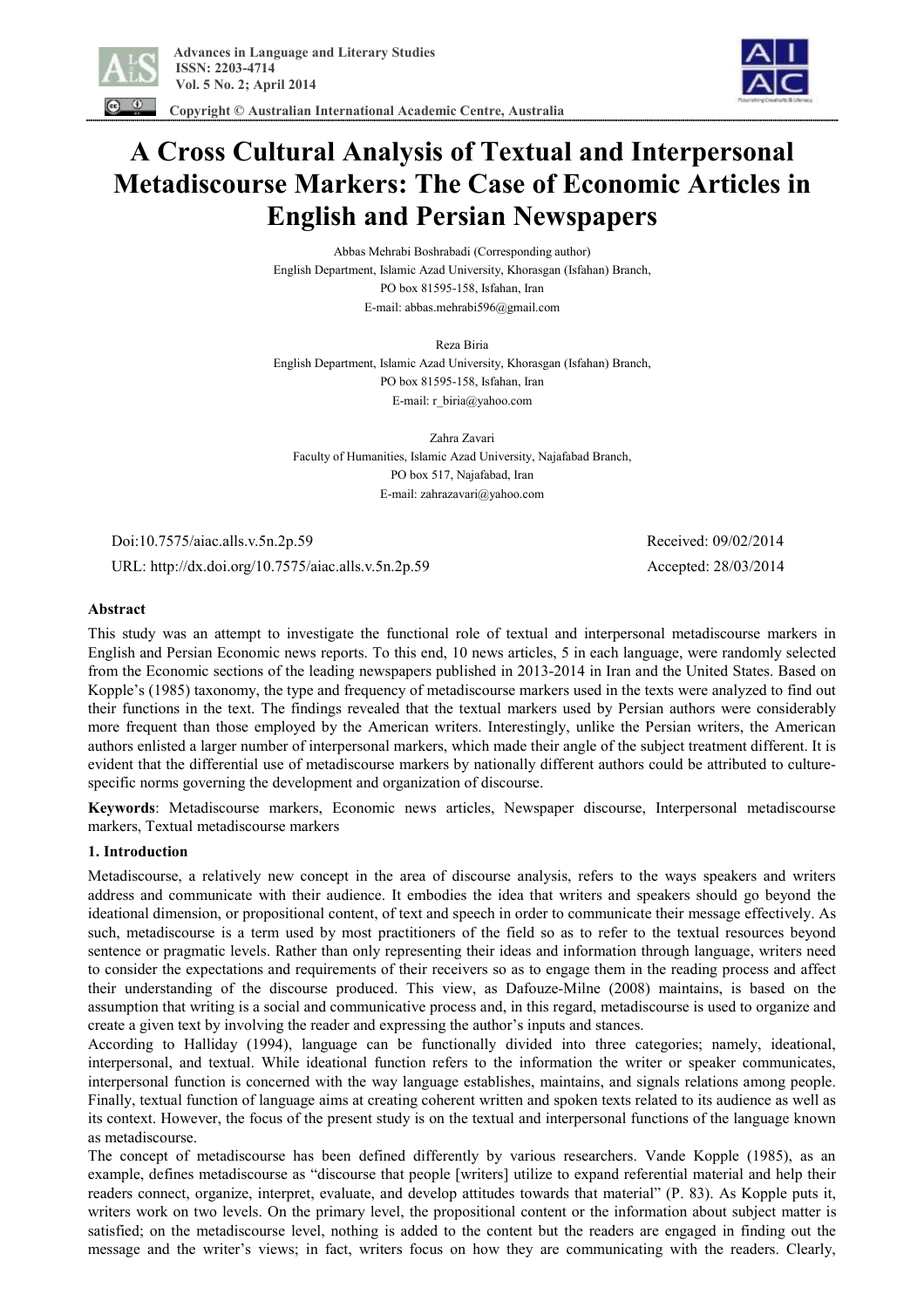according to Vande Kopple, primary discourse is primarily concerned with the ideational function, whereas metadiscourse is related to the textual and interpersonal functions of language.

Focusing on the definition provided by Vande Kopple (1985), in 1998, Hyland organized metadiscourse markers into two main categories, viz, textual and interpersonal. As Hyland maintains, the textual metadiscourse elements can be, based on the functions they serve in the text, further divided into five subtypes; namely, Endophoric Markers, Frame Markers, Logical Connectives, Code Glosses, and Evidentials. The first category, endophoric markers, can be described as the linguistic elements referring to the earlier materials in the text so as to support the argument and help readers understand the text better (e.g., *as noted above*). Frame markers are words or phrases that sequence parts of a text (e.g., *first, then, at the same time*) or change the topic (e.g., *lets return to, now*) or label the text stages (e.g., *finally, to summarize*). Logical connectives, as the name suggests, semantically connect the main ideas that are internal to text. They are mostly conjunctives and adverbial phrases such as *in addition, but, therefore*, and *likewise*. Code glosses are the next category of metadiscourse markers. As Hyland (2005, P. 52) states, code glosses are "textual devices that supply additional information by rephrasing, explaining or elaborating what has been said, to ensure the reader recovers the writer's intended meaning" (e.g., *namely, in other words, such as*). And finally, evidentials refer to the sources of information from other texts. The utility of evidentials by authors or researchers is mostly to provide evidence for their work by citing the works or ideas of other authors (e.g., *according to X, as X puts it, X states that*)*.* 

The interpersonal metadiscourse markers, on the other hand, provide the writers with linguistic elements so as for them to express their attitudes and perspectives toward the propositional content of the text. These linguistic signals help writers to engage the readers in the text by addressing them directly. Along the same line with textual metadiscourse markers, Hyland (1998) also classified the interpersonal metadiscourse markers into five major categories: Emphatics, Hedges, Person Markers, Relational Markers, and Attitude Markers. Emphatics can be described as metadiscourse markers writers use in order to express their certainty concerning an idea, or to emphasize their claims in the text by such linguistic elements as *certainly*, *definitely*, and *it is obvious*. However, when writers are uncertain about the truth of their claims they employ linguistic entities like *might*, *perhaps*, *it is possible*, etc. These subtypes of metadiscourse markers are referred to as "hedges". There are also situations in which writers desire to convey their presence in the text. In such cases, they enlist linguistic items called "Person Markers"; examples of such markers include *I, we, my,* and *mine*. The other type of interpersonal metadiscourse markers is relational markers by which writers directly refer to or build relationship with the readers. Phrases like *Dear reader*, *please consider*, and *note that,* are but a few examples of relational markers. And the last category subsumed within the interpersonal metadiscourse markers classification includes "attitude markers". They are employed when writers are in need of communicating their perspectives and attitudes towards the propositional content of the text. For example, words or phrases such as *surprisingly*, *I agree*, and *I hope,* fall into such category.

Accordingly, metadiscourse markers, as Hyland (2005) believes, are linguistic elements writers (or speakers) utilize to not only exchange the information, but also express their attitudes, personalities, and assumptions by addressing and interacting with the receivers of the message. Hyland further argue that in this way, "the writer is not simply presenting information about the suggested route by just listing changes of direction, but taking the trouble to see the walk from the reader's perspective" (P. 3). Using metadiscourse markers in the text, writers would be able to instantiate the intended propositional content and their ideas both coherently and intelligibly for revealing the maze of their units of thoughts to the readers. Furthermore, metadiscourse markers would build an interaction between the reader and writer and account for the atmosphere and reader-friendliness of the text (Hyland  $\&$  Tse, 2004). For instance, writers intelligibly communicate their own ideas when they employ illocution markers such as *I recommend that*, or *I believe that*; or they inform readers about the degree of their certainty in making a proposition with regard to a given idea by applying hedges like *perhaps*, *might*, and *apparently* as well as emphatics such as *clearly*, *undoubtedly*, and *surely*.

#### **2. Review of Relevant Literature**

Indubitably, metadiscourse is claimed to be an important area in discourse analysis in that it helps writers to convey their intended message effectively by creating a social and communicative interaction with the reader. Through using metadiscourse markers, writers would be capable of creating a coherent text and thus increasing the efficiency of the text. As a result of these and other merits of the utility of metadiscourse markers in the text, metadiscourse analysis has recently captured the attention of many practitioners of the field and a wide range of empirical studies have been conducted in various genres and contexts including, but not limited to, academic writing (Hyland & Tse, 2004; Simin & Tavangar, 2009; VahidDastjerdi & Shirzad, 2010), research articles (Abdi, 2002; Zarei & Mansouri, 2011), and newspaper discourse (Abdollahzadeh, 2007; Hashemi & Golparvar, 2012).

The first, and most important, area of investigation regarding the role of metadiscourse markers in the text has focused on the persuasive function of these linguistic elements. Metadiscourse markers play an important role in persuasive writing and act as persuasive tools which writers utilize in their texts to influence the readers. Hyland (2005) addresses this issue stating that metadiscourse markers, if used properly, might contribute to the art of persuasion by virtue of the fact that they foster logical appeal once they directly associate ideas with arguments, and indicate approval if they are in line with the reader's way of thinking. In this regard, Dafouz-Milne (2003) examined the use of interpersonal and textual metadiscourse markers in the opinion columns of two elite newspapers: the Spanish *El Pais* and the British *The Times*. Using 40 opinion articles, 20 in each newspaper, as her corpus materials, Dafouz concluded that the frequency of textual metadiscourse markers (e.g., logical connectives, code glosses) used by Spanish writers was more than that of English reporters, whereas the British writers used more instances of interpersonal markers (e.g., hedges, attitude markers) compared with the Spanish news reporters.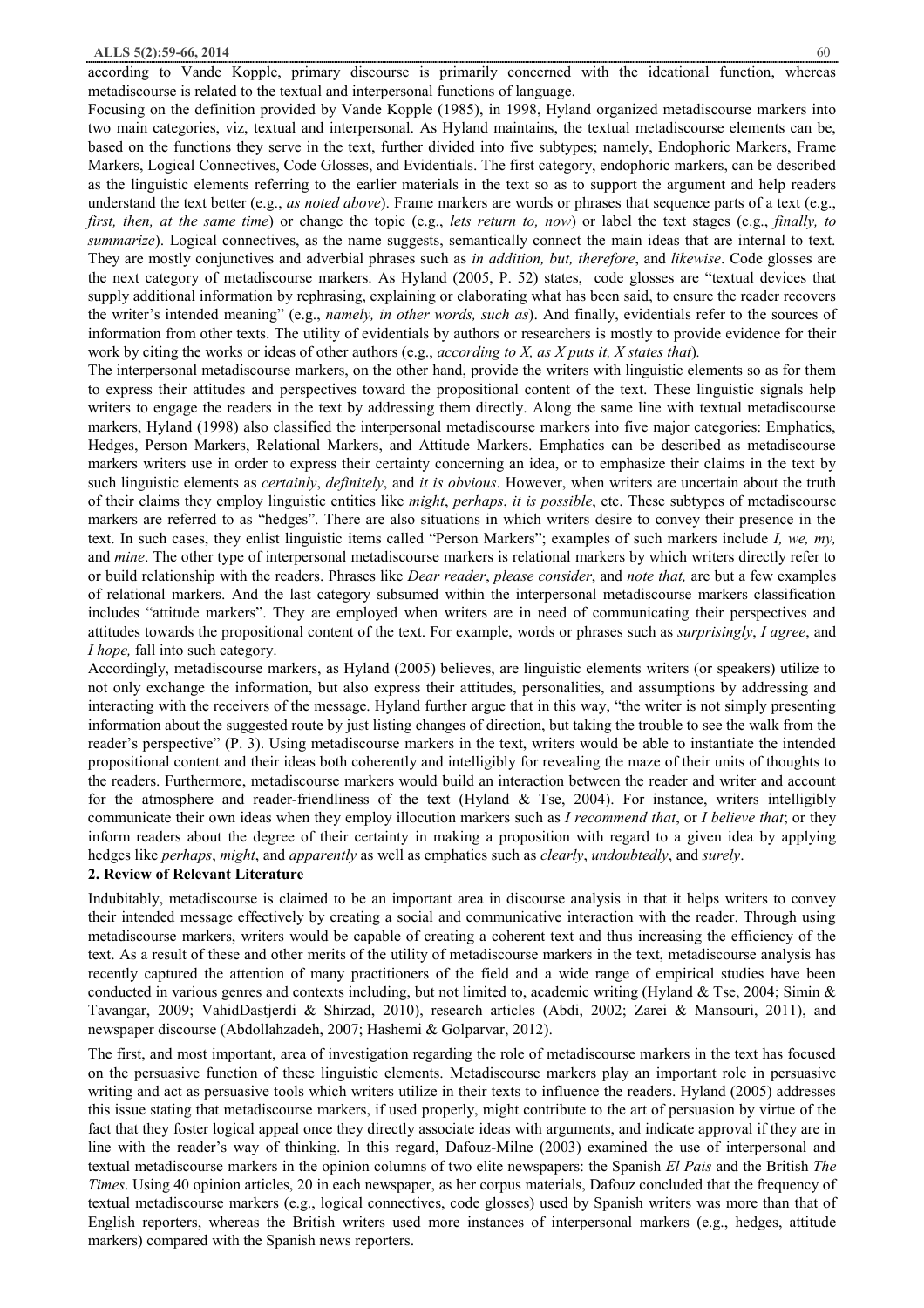Abdollahzadeh (2007) also tried to investigate the ways writers with different cultures organize their written texts by using metadiscourse markers. To this end, he analyzed 53 Persian and English (British and U.S) newspaper editorials. The results indicated no significant difference between Persian and English editorials for the metadiscourse subtypes of text connectives, attitude markers, and person markers. Concerning the interpersonal metadiscourse markers, however, it was found that English editorials used more hedges while Persian editorials used more emphatics. The researcher concluded that the frequent use of emphatics by the Persian editorial writers was most likely due to an Iranian tradition of valuing and abiding by the rules of those in power without questioning them or without expressing uncertainty about social and, especially, religious issues. On the other hand, the heavy use of hedges by the English editorial writers was related to their being more considerate and polite to their readers.

Along the same line, Noorian and Biria (2010) investigated the frequency and degree of the use of interpersonal metadiscourse markers in persuasive discourse. In this study, the metadiscourse markers used in English opinion articles written by American and Iranian columnists were compared. The results revealed that interpersonal metadiscourse markers were present in both sets of corpora, but there were significant differences between the two groups regarding the occurrences of interpersonal markers, especially in the case of Commentaries. The findings also suggested that different factors such as culture-driven preferences, genre-driven conventions, and Iranian EFL writers' extent of foreign language experience interacted in choosing the interpersonal metadiscourse markers by the columnists.

Regarding the frequency of the use of different metadiscourse markers in newspapers discourse, in 2012, Hashemi and Golparvar investigated the textual and interpersonal metadiscourse markers used in Persian news reports. The results indicated that metadiscourse markers were frequently utilized in Persian news reports and also the number of textual metadiscourse markers was much higher compared with interpersonal metadiscourse markers. Along the same line, Yazdani, Sharifi, and Elyassi (2014) tried to examine the role interpersonal metadiscourse markers play in Political English and Persian news articles. Choosing 30 news articles extracted from both languages and using Hyland's (2005) classification of interpersonal metadiscourse markers, they tried to discover the existing differences between the two languages. The results indicated that there was a statistically significant difference between two sets of data in terms of the frequency of interpersonal markers. The findings reflected that American journalists tended to use these linguistic items more frequently in their news articles. Moreover, it was concluded that Iranian writers, in formal contexts, did not show a tendency towards using personal markers such as *I*, *we*, and *our*, in writing news articles; instead, they preferred to apply third person pronouns and passive structures to address the reader about their ideas.

Obviously, metadiscourse analysis has been dealt with in a number of empirical studies focusing on different genres and contexts, as was mentioned above. However, few studies, if any, have considered the role of metadiscursive elements in Economic newspaper reports. As Crismore and Abdollahzadeh (2010) claim, little attention has been paid to the newspaper discourse which is considered as an important genre in the field. As such, this study set out to compare the frequency of different types of textual and interpersonal metadiscourse markers in English and Persian Economic news articles. The logic behind considering this genre was that Economic news reports are undoubtedly among the most widely read newspaper articles by Iranian people nowadays because of the current economic situation in Iran.

# **3. Methodology**

# *3.1 Materials*

This study was an attempt to comparatively investigate the type and frequency of metadiscourse markers employed in Economic articles in English and Persian newspapers. Accordingly, the corpus data were collected from the online archive (2013-2014) of the leading newspapers published periodically in Iran and United State. Using random sampling, from among 50 articles, a total of 10 news articles, 5 in each language, were selected. The logic behind using random sampling relied on the fact that it would help the researchers bring the problem of particularity of writers' styles under control. To have an equal amount of data in both languages, the first 1000 words from each text were analyzed. The texts were also selected from the same field; i.e. Economy. This would ensure comparability of the texts because, as some practitioners of the field (e.g., Thompson, 2001; Dafouz-Milne, 2003) maintain, the type and frequency of the linguistic elements such as metadiscourse markers in a given text may be considerably influenced by the topic of the text. The most reliable national news agencies like *IRNA*, *IPNA*, and *ISNA* were considered as the sources for selecting the Persian news articles. The English articles were also selected from the leading American newspapers such as *The New York Times*, *Washington Times*, and *USA Today*.

# *3.2 Data Collection Procedures*

To reach the purpose of the study, 10 news articles (5 from each language) were randomly selected from among 50 articles in the Economic sections of the newspapers. The analysis of the type and frequency of the metadiscourse markers used in the selected texts was based on the Kopple's (1985) taxonomy, which would follow.

# *3.3 Vande Koppel's Metadiscourse Markers' Taxonomy*

Kopple (1985) introduced the first sophisticated classification of the metadiscourse markers based on their functions in the text. In his classification system, Kopple divided two main categories of textual and interpersonal items into seven different classes, which would follow. The first four categories are considered as textual metadiscourse markers and the last three categories as interpersonal metadiscourse markers.

1. **Text Connectives***:* these are linguistic items employed by writers in order to link different parts of a text or different ideas presented in the text. they include phrases or words that show the sequence of the ideas (e.g.,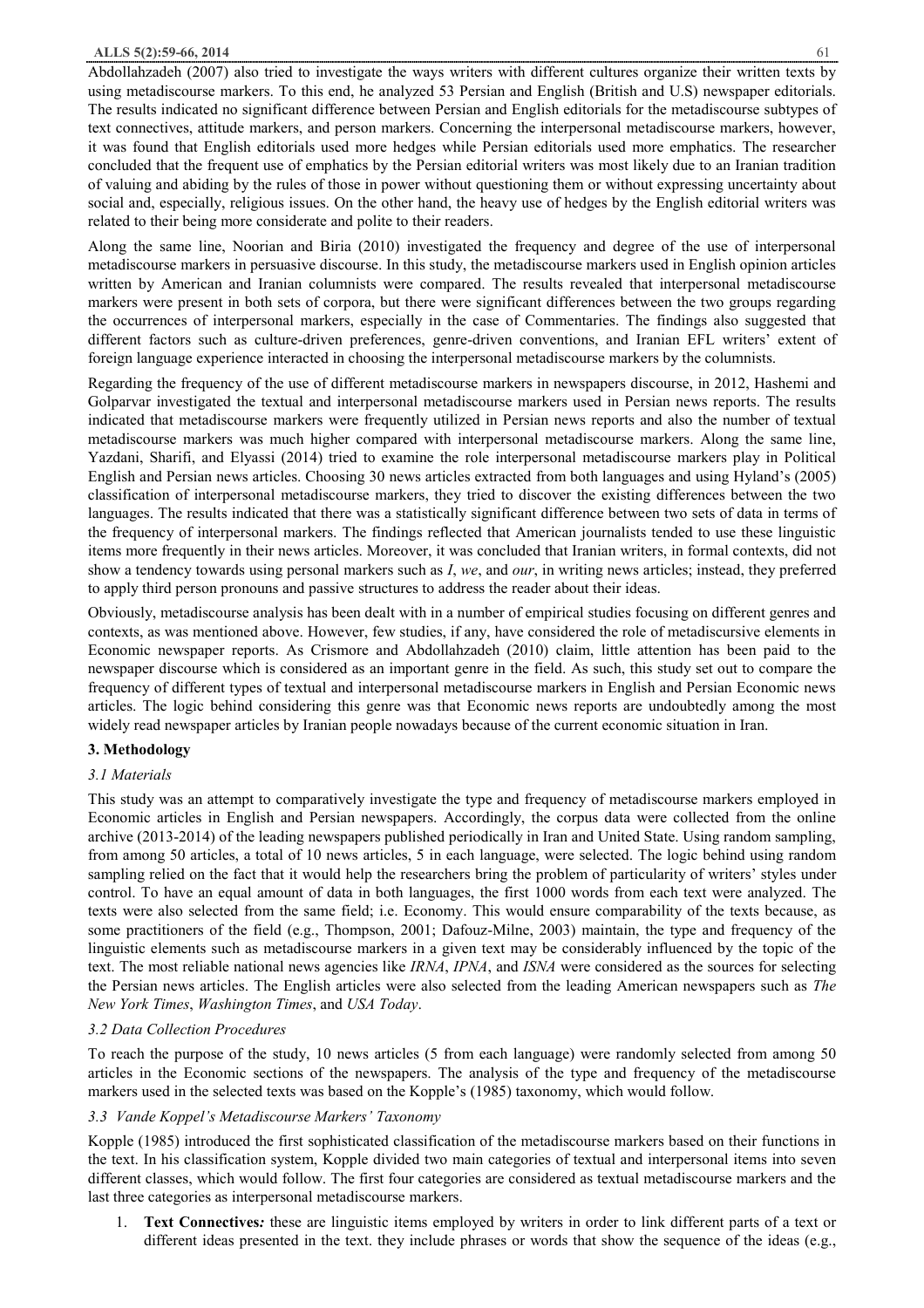*first, then*, *after that*), expressions that indicate logical or temporal relationships (e.g., *as a consequence, at the same time, however*), reminders of the previous ideas or materials (e.g., *as mentioned before, as we saw earlier*), expressions that point to the upcoming materials (e.g., *details will be discussed in the forthcoming chapter*), and words or phrases that point to the main topic of a sentence or text as a whole (e.g., *with regard to, considering, regarding*).

- 2. **Code Glosses***:* these items are used by writers to ensure the readers understand the meanings of specific elements, phrases, or idioms (e.g. *that is*, *it means that*, *in other words*). Code glosses are further divided into three main subcategories of Defining (e.g., *it is defined as*), Explaining (e.g., *it means that, namely*), and Delimiting (e.g., *somewhat, to a certain degree*)
- 3. **Illocution Markers**: They can be defined as linguistic elements used in a given text so as to signal the readers what specific speech or discourse act the writer is performing in a given point in the text (e.g., *to sum up, I hypothesize that*, *the purpose is that,*).
- 4. **Narrators**: They are expressions that inform readers who has said or written a given idea or comment (e.g. *as X states, according to X*, *X and Y claimed that*).
- 5. **Validity/modality markers**: as a category of interpersonal markers, validity markers are elements that are employed by writers in order to express their certainty or uncertainty about a given idea or comment presented in the text. By applying such linguistic elements in their texts, authors would be able to indicate the extent to which the text's content is valid. Kopple classified them into three subcategories; namely, Hedges (e.g., *perhaps, probably, it is possible that*), Emphatics (e.g., *indubitably, it is obvious that, clearly*), and attributors that are used to refer explicitly to the source of information presented in a text in order to persuade readers (e.g. *according to Prime Minister, as X remarked*).
- 6. **Attitude Markers**: They help the readers to grasp the author's attitude toward a specific idea or a given material in the text (e.g. *it is interesting*, *surprisingly, considerably*).
- 7. **Commentary**: They are applied by authors so as to establish a relationship with the readers/audience (e.g. *you may not agree that*, *dear reader*).

To analyze the type and frequency of the metadiscourse markers utilized by Persian authors in their texts, the researchers made an attempt to take into consideration the proper Persian equivalents for each subcategory introduced in Kopple's taxonomy. Some instances of such equivalents and their corresponding English items for textual metadiscourse markers are represented in Table 1.

|                | <b>Textual markers</b>      | <b>Persian Equivalents</b>                                                                                                                                                                                                                                                                         | <b>English Items</b>                               |
|----------------|-----------------------------|----------------------------------------------------------------------------------------------------------------------------------------------------------------------------------------------------------------------------------------------------------------------------------------------------|----------------------------------------------------|
| 1              | <b>Text Connectives</b>     |                                                                                                                                                                                                                                                                                                    |                                                    |
|                | Sequencers                  | $E \mathop{\not\!\! E} \nolimits$ $\mathop{\not\!\! E}\nolimits^*$                                                                                                                                                                                                                                 | First, second, then                                |
|                | Logical/Temporal connectors | YÜ 5NN ə 51µ Ü ¤ YNU ə                                                                                                                                                                                                                                                                             | As a consequence, accordingly, at<br>the same time |
|                | Reminders                   | $\overline{C}$ - $\overline{C}$ $\overline{a}$ $\overline{i}$ $ \overrightarrow{a}$ $\overline{D}$ $\overline{Z}$ $\overline{C}$                                                                                                                                                                   | As mentioned before                                |
|                | Announcements               | $\partial f$ pib $\partial f$ J Rz 5 ljúL $\beta$ – $\frac{1}{2}$ Dáti                                                                                                                                                                                                                             | We will now investigate the issue                  |
|                | Topicalizers                | $\delta$ DZ $\delta$ <sup>+</sup> Uv $\tilde{u}$                                                                                                                                                                                                                                                   | With regard to, as for                             |
| $\overline{2}$ | Code Glosses                |                                                                                                                                                                                                                                                                                                    |                                                    |
|                | Defining                    |                                                                                                                                                                                                                                                                                                    | It can be defined as                               |
|                | Explaining                  | $\overline{-A}l\dot{\phi}e^{\checkmark}$ $\overline{\check{C}}N$ $\overset{\circ}{\circ}$ $\overline{C}$ $\overset{\circ}{\mathcal{U}}$ $\overset{\circ}{\mathcal{U}}$ $\overset{\circ}{\mathcal{U}}$ $\overset{\circ}{\mathcal{U}}$ $\overset{\circ}{\mathcal{U}}$ $\overset{\circ}{\mathcal{U}}$ | In other words, it means that                      |
|                | Delimiting                  | UO5 ¤û ŭp≥ŭĐŭĜkç                                                                                                                                                                                                                                                                                   | Relatively, somewhat                               |
| 3              | <b>Illocution</b> markers   | $\ldots$   OGNOO -29. DZE odsDZLI                                                                                                                                                                                                                                                                  | As an example, to sum up, suppose<br>that          |
| 4              | <b>Narrators</b>            | Lja 2 l s   "Gʻi Lja 2LJNəŭB Üvü-                                                                                                                                                                                                                                                                  | As X claims, according to $X$                      |

Table 1. Sample Persian equivalents for textual metadiscourse markers

The sample Persian Equivalents for interpersonal metadiscourse markers are also demonstrated in Table 2.

Table 2. Sample Persian equivalents for interpersonal metadiscourse markers

| <b>Textual markers</b> | <b>Persian Equivalents</b> | <b>English Items</b>                                                                                                                                                   |
|------------------------|----------------------------|------------------------------------------------------------------------------------------------------------------------------------------------------------------------|
| Validity markers       |                            |                                                                                                                                                                        |
| Hedges                 |                            | $\vert \partial \mathcal{H} \partial \tilde{u} \partial \partial \tilde{g} \nabla \tilde{d} \tilde{d}$ $\mathcal{H}$ $\tilde{u}$ $\vert$ Probably, it is possible that |
| Emphatics              |                            | $TCL^{\dagger}$ a $\ddot{\sigma}$ <i>H</i> $\ddot{\sigma}$ <i>D</i> $\partial \mathcal{E}$   It is clear that, indubitably                                             |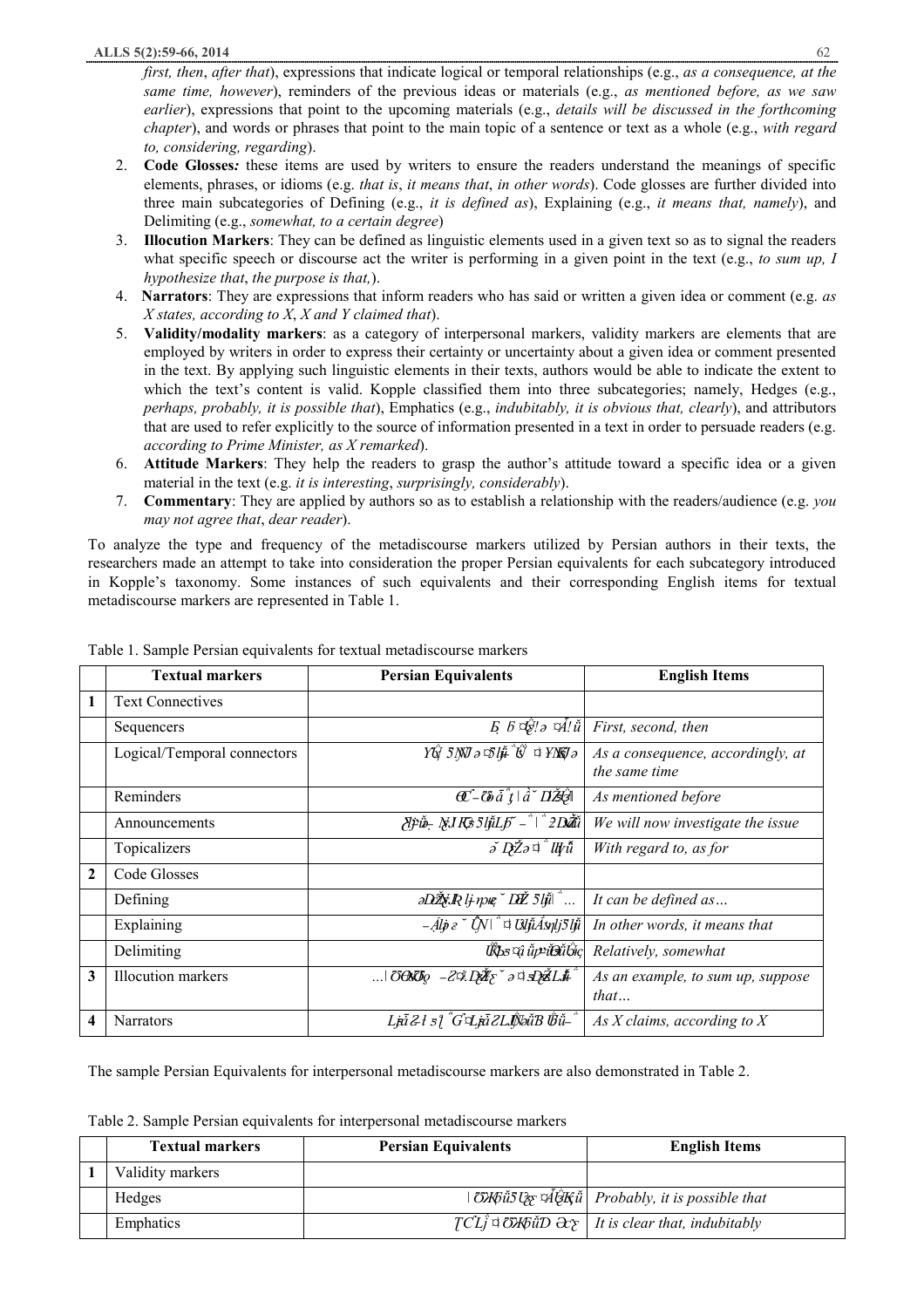**ALLS 5(2):59-66, 2014** 63

|              | Attributors                               | -lp! ЖЬӘэ   Kấ B Üǘ-"                                                                                                                                                                            | According to prime minister                    |
|--------------|-------------------------------------------|--------------------------------------------------------------------------------------------------------------------------------------------------------------------------------------------------|------------------------------------------------|
| $\mathbf{2}$ | Attitude markers                          | $\mid \hat{a} \mathcal{H}$ t $\tilde{u}^{\dagger} \mathcal{H}$ y $\mathcal{I} \tilde{f} \mathcal{H}$ y $^{\circ} \mathcal{G} \mid \tilde{f}$                                                     | Surprisingly, it is interesting                |
| 3            | Commentary                                |                                                                                                                                                                                                  |                                                |
|              | Comment on readers' moods<br>and views    | $\ldots$ $\partial^2_C \rho \partial \bar{y}$ $\bar{y}$ $\bar{b}$ $\bar{a}$ $\bar{h}$ $\bar{b}$                                                                                                  | Contrary to your opinion,                      |
|              | Comment on reading<br>procedures          | <b>OSIDŽ</b> ŭ <i>ÅlÊIS</i> IO Ə i <del>O</del> XIOLIVIE K5 IS A3S                                                                                                                               | You may wish to read the last chapter<br>first |
|              | Comment on anticipations<br>for readers   | $\sim$ iDZ - züâ iĐữ ə XGü5 $\AA$ zy â $\Theta$ $\tilde{d}$ $\vec{A}$ z<br>$\partial \widetilde{\mu} t$ 5                                                                                        |                                                |
|              | Comment on author-reader<br>relationships | $\ldots \nabla \hat{G} \nabla \nabla \vec{B} \times \nabla B \nabla B \cdot \hat{a} + s \nabla \partial \hat{U} \nabla \hat{A} \nabla \tilde{a} \cdot \hat{B} \nabla \tilde{B} \nabla \tilde{B}$ | Dear reader, considering your<br>knowledge,    |

For the purpose of specifying the type and frequency of occurrence of metadiscourse markers in each text, the researchers employed the opinions of two specialists in the field. Their opinions were of great help in not only identifying the metadiscourse markers but also consistently coding the related texts. The inter-rater reliability of the coders was estimated, which turned out to be 0.80. Having identified and categorized the metadiscourse markers, the researchers conducted a quantitative analysis in order to determine the frequency of different types of textual and interpersonal metadiscourse markers employed in each set of texts. It should be noted here that although a given metadiscourse marker may functionally play different roles in different contexts, the primary function of each marker in the related context was determined as the basis for the analysis of the metadiscourse markers used in these texts.

Finally the collected data were analyzed using non-parametrical means, viz, Mann-Whitney U test, to see whether or not the differences between the two sets of data in terms of frequency of metadiscourse items were significant. The reason for selecting Mann-Whitney U test was that the metadiscourse elements employed in the sample news articles did not enjoy a normal distribution.

To conclude, in this study, the metadiscourse element used in both English and their corresponding Persian texts were first qualitatively analyzed based on their function in the related context so as to specify and classify them into different categories. In the next stage, the collected data were quantitatively analyzed in order to determine their frequency of occurrence in a given text and to realize whether there was a statistically significant difference between two sets of corpus data in this respect.

#### **4. Results and Discussion**

As mentioned, the collected data were analyzed via non-parametrical means (Mann-Whitney U test). Regarding textual metadiscourse markers, as it can be induced from Table 3, the findings demonstrate that there is a statistically significant difference in the Announcements frequency (p=.034) between American and Persian economic news reports. Moreover, both sets of texts enjoyed a high frequency of occurrence of Logical Connectors, with the Persian writers using more such elements in their texts than American writers (70 vs. 50 items, respectively). Within the categories of textual markers, illocution markers were used the least in both sets of data. For further analysis of each category and sub-category of textual metadiscourse markers, see Table 3.

|                | , resource for estimate the against and a mattern calculation<br>Sub<br>No. of Markers<br>No. of Markers<br>Mann-Whitney |          |           |                |  |
|----------------|--------------------------------------------------------------------------------------------------------------------------|----------|-----------|----------------|--|
| Macro          |                                                                                                                          |          |           |                |  |
| Category       | Category                                                                                                                 | Persians | Americans | U Test Asymp.  |  |
|                |                                                                                                                          |          |           | Sig (2-tailed) |  |
| 1.Text         | Sequencers                                                                                                               | 33       | 20        | 0.525          |  |
| Connectives    | Logical connectors                                                                                                       | 70       | 50        | 0.834          |  |
|                | Reminders                                                                                                                | 18       | 11        | 0.454          |  |
|                | Announcements                                                                                                            | 18       | 09        | 0.034          |  |
|                | Topicalizers                                                                                                             | 27       | 20        | 0.592          |  |
| 2.Code         | Defining                                                                                                                 | 02       | 04        | 0.419          |  |
| Glosses        | Explaining                                                                                                               | 10       | 12        | 0.729          |  |
|                | Delimiting                                                                                                               | 11       | 09        | 0.661          |  |
| 3. Illocution  | . <b>.</b>                                                                                                               | 02       | 03        | 0.549          |  |
| <b>Markers</b> |                                                                                                                          |          |           |                |  |
| 4. Narrators   |                                                                                                                          | 25       | 20        | 0.449          |  |
|                |                                                                                                                          |          |           |                |  |

Table 3**.** Results for textual metadiscourse markers' subcategories

With respect to interpersonal metadiscourse markers' categories and sub categories, the results of statistical analysis, as shown in Table 4, reveal that most of the markers are used to the same extent in both sets of data, with the exception of Attributors. Although American authors indicated more tendency towards using attributors in reporting the Economic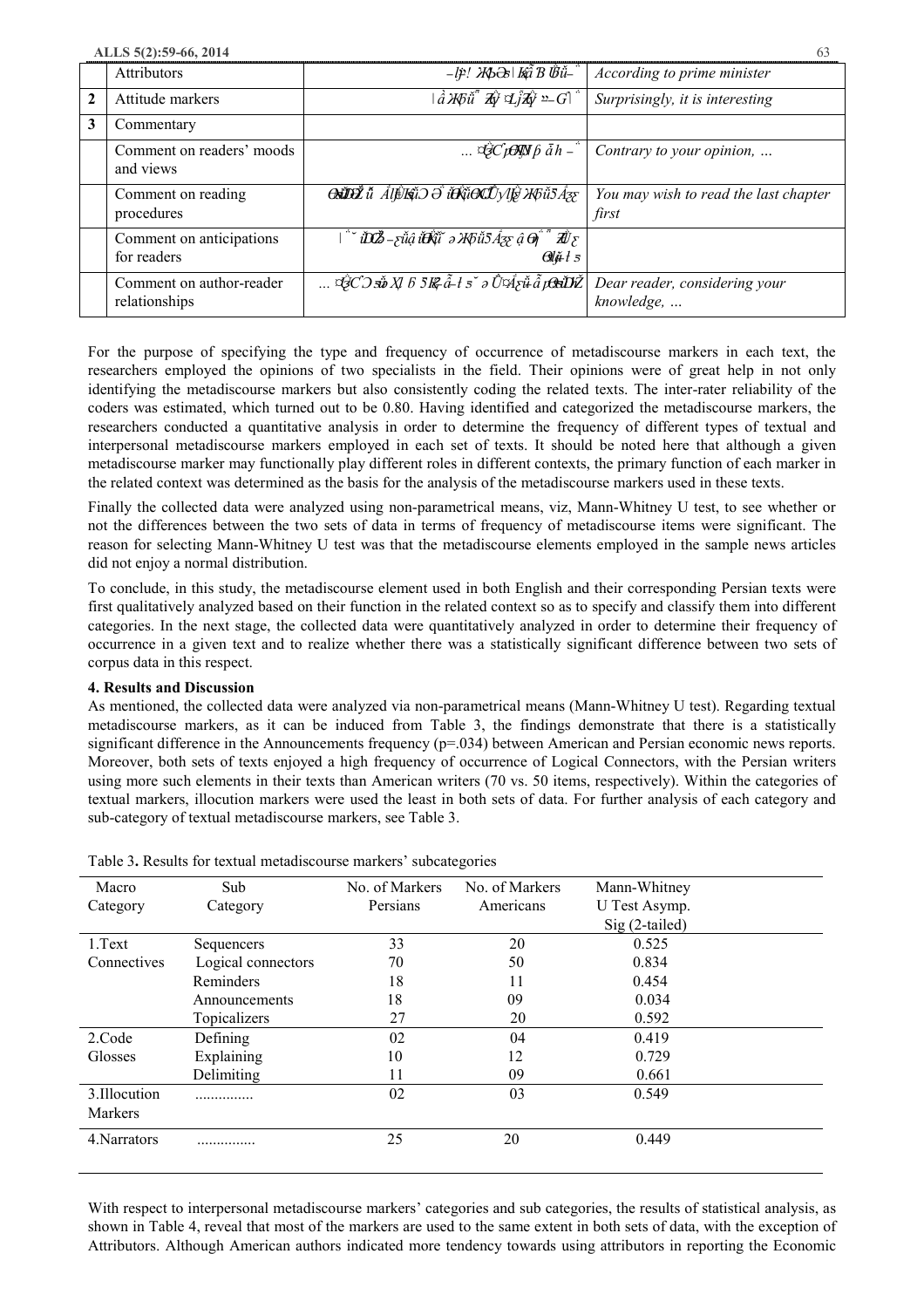#### **ALLS 5(2):59-66, 2014** 64

news, but the difference is not too much to be statistically significant. The only statistically significant difference in terms of frequency of interpersonal metadiscourse markers is found in Emphatics (p=.041). Accordingly, when it comes to employing emphatic items (e.g., *clearly*, *undoubtedly*) in their texts, American and Persian writers act differently. Figures in the Table 4 show that Persian authors are more in favour of using such linguistic elements in their texts than are their corresponding American writers. Finally, Commentaries were the least frequent category of interpersonal markers both groups of writers tended to employ in writing Economic news reports.

Table 4. Results for interpersonal metadiscourse markers' subcategories

Table 5 below illustrates the overall percentages of the textual and interpersonal metadiscourse markers' macrocategories used in Economic texts written by both American and Persian authors. In the vein of textual macrocategories, in the texts written by Iranian writers, text connectives are the most numerous markers (50.30%), followed by narrators (7.57%), code glosses (6.96%), and finally illocution markers (.6%). In the American group's texts, text connectives are also more frequently used (38.32%) than other markers, followed by code glosses (8.71%), narrators (6.96%), and finally illocution markers (1.4%). Following the interpersonal metadiscourse markers' macro-categories, in texts written by Iranian writers, validity markers capture the most proportion (26.06%), followed by commentary (4.54%), and at last attitude markers (3.93%). Similarly, in the texts written by corresponding American authors, validity markers are the most numerous interpersonal marker employed (33.10%), followed by commentary (6.27%), and finally attitude markers that are situated in the last place (5.57%).

Table 5. Results for textual and interpersonal metadiscourse markers' macro-categories

| Macro                 | No. of Markers | No. of Markers | Persian News  | <b>American News</b> |  |
|-----------------------|----------------|----------------|---------------|----------------------|--|
| Category              | Persians       | Americans      | $\frac{0}{0}$ | $\frac{0}{0}$        |  |
| 1. text connectives   | 166            | 110            | 50.30         | 38.32                |  |
| 2. Code Glosses       | 23             | 25             | 6.96          | 8.71                 |  |
| 3. Illocution Markers | 02             | 03             | 0.6           | 1.4                  |  |
| 4. Narrators          | 25             | 20             | 7.57          | 6.96                 |  |
| 5. Validity Markers   | 86             | 95             | 26.06         | 33.10                |  |
| 6. Attitude Markers   | 13             | 16             | 3.93          | 5.57                 |  |
| 7. Commentry          | 15             | 18             | 4.54          | 6.27                 |  |

To conclude, the results of the statistical analysis represented in Tables 3, 4, and 5 clearly reveal that there exist many similarities between two sets of data concerning the frequency of different metadiscourse markers. Regarding the textual markers in the macro-category of Text Connectives, the logical connectors appear to be the most frequent items utilized in the Economic texts written by both American and Persian authors. Alternatively, neither American nor Persian writers seem to favour using illocution markers in their texts. The only statistically significant difference between the two groups is found in the frequency of the announcements (p=.034) which are a subcategory of text connectives. In fact, the frequency of announcements employed by Persian authors was twice more than that of American writers.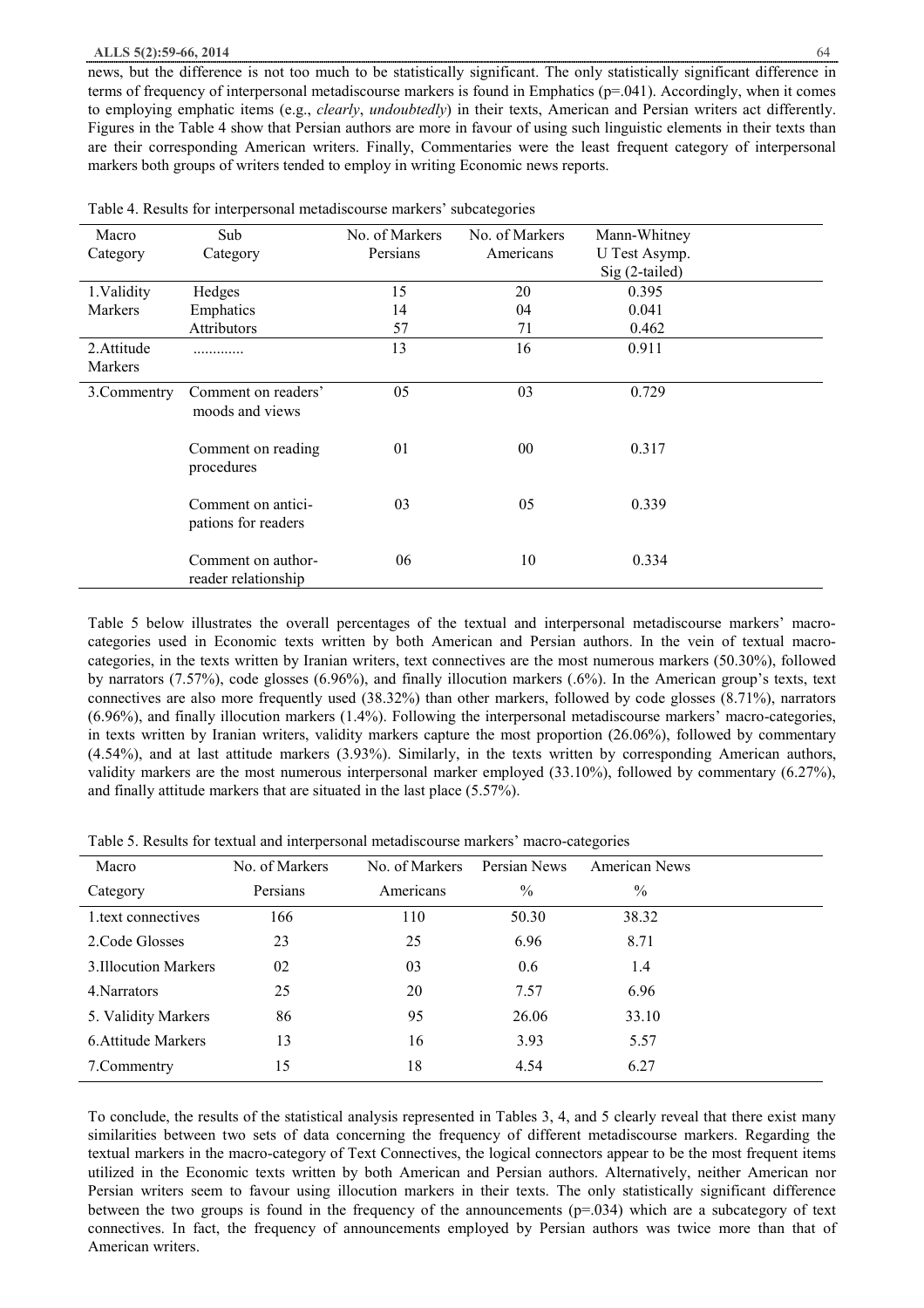It is clearly observed that American authors utilized all subcategories of interpersonal markers slightly more frequently in their texts except for emphatics. In this case, as Table 4 illustrates, the difference between two groups is statistically significant (p=.041). In fact, Persian writers made use of emphatics in their texts far more frequently than the American group. Contrary to Persian group, American writers appear to use hedges more frequently in their texts in order to show uncertainty about a given idea.

As Hyland (2005) maintains, metadiscourse markers are universal features of texture by which authors would be able to explicitly organize and evaluate their texts to communicate with the readers. This claim is evidently substantiated by the results in this study as both groups of writers made a logical use of these linguistic elements. Furthermore, the findings also indicate that both American and Persian authors used textual metadiscourse markers far more frequently in their texts than interpersonal markers. This finding is also in line with the claim made by Hempel and Degand (2008) on the importance of textual markers used in various texts. In this regard, Hempel and Degand believe that textual metadiscourse resources are the authors' conscious stratagem in constructing the propositional content which they aim to convey to the addressee. In the vein of textual metadiscourse markers, the results of the analyses reveal that text connectives are the most frequent items used by Persian writers compared to the American group. This is acknowledged by the results found in the study conducted by Simin and Tavangar (2009). Based on their findings, they concluded that all Iranian EFL writers with different proficiency levels used text connectives as the most frequently used textual markers in their English texts.

By contrast, the findings of the present study suggest that interpersonal markers are used more frequently in the Economic texts written by American writers than those written by Persian authors (*see* Table 5). This is quite consistent with the results of the studies conducted by Abdollahzadeh (2003) and Yazdani, Sharifi, and Elyassi (2014). In both projects, researchers made a comparative investigation of interpersonal metadiscourse markers employed by both American and Iranian authors in their texts. The results indicated that American writers tended to use these items in writing academic texts more than that of Iranian authors. One possible reason for this tendency, according to Leki (2002), would be that the writers' cultural background has a great bearing on their writing styles. In fact, American authors are so concerned about the reader-writer interaction that they prefer to use more interpersonal markers in their texts in order to establish a strong solidarity with their target audience. This idea is supported by the results of this study in that American writers appeared to use hedges more frequently in their texts compared to Persian writers. As Hyland (2005) claims, hedges play a pivotal role in creating rapport between authors and their respective audiences. Contrary to American group, Persian writers appear to use more emphatics (e.g., *certainly*, *undoubtedly*) in their texts in order to show they are certain about a given idea. Such a difference is clearly indicative of the fact that cultural differences are certainly at work in text creation. This reality is appreciated in the study carried out by Noorian and Biria (2010) in which they concluded that while Persian writers favoured the use of emphatics in their texts, the American group showed a great tendency towards using hedges. Based on their findings, they claimed that Persian writers tend to be more assertive in their writings, whereas the American authors tried to be more polite to their readers by limiting the use of emphatics in their texts.

#### **5. Conclusion**

This study set out to explore the similarities and differences between English and Persian Economic news reports in terms of the frequency of textual and interpersonal metadiscourse markers used. Using 10 news articles, 5 from each language, the researchers analyzed the data based on the Kopple's (1985) taxonomy of metadiscourse markers. Regarding the textual metadiscourse markers, the results of the analyses revealed that both groups of writers utilized textual markers, especially text connectives, far more frequently in their texts compared to interpersonal markers. Surprisingly, the only statistically significant difference between two sets of data was found in the frequency of Announcements (p=.034).

The results of interpersonal markers, on the other hand, indicated that the American group used these items slightly more than Persian writers. However, there was a difference between two groups in the case of certainty markers. In fact, as it has been acknowledged in similar studies (Abdollahzadeh, 2007; Noorian & Biria, 2010), while the Persian authors appeared to use more emphatics in their texts, the American group tended to make use of hedges more in writing the Economic news reports. Accordingly, it can be concluded that contrary to Persian writers, American Authors may be less assertive, more conservative, and more inclined to express their affective values in their writings. In the case of American writers, the dominance of the use of interpersonal markers can be attributed to the cultural background of the writers in that they show more tendencies towards establishing reader-writer rapport in their texts.

Due to the fact that metadiscourse is a branch of pragmatics, teachers and practitioners of the field should pay more attention to this aspect of language because, as Crismore, Markkanen, and Steffensen (1993) maintain, gaining knowledge in this area is rather difficult. As such, metadiscourse studies such as this may be of great help to both foreign language teachers and learners by revealing the possible problematic areas in the utility of metadiscourse markers in the texts. Students need to become familiar with the concepts of cohesion and coherence in the text and the only way to reach this end is through learning the functional roles of textual and interpersonal metadiscourse markers in different contexts and genres.